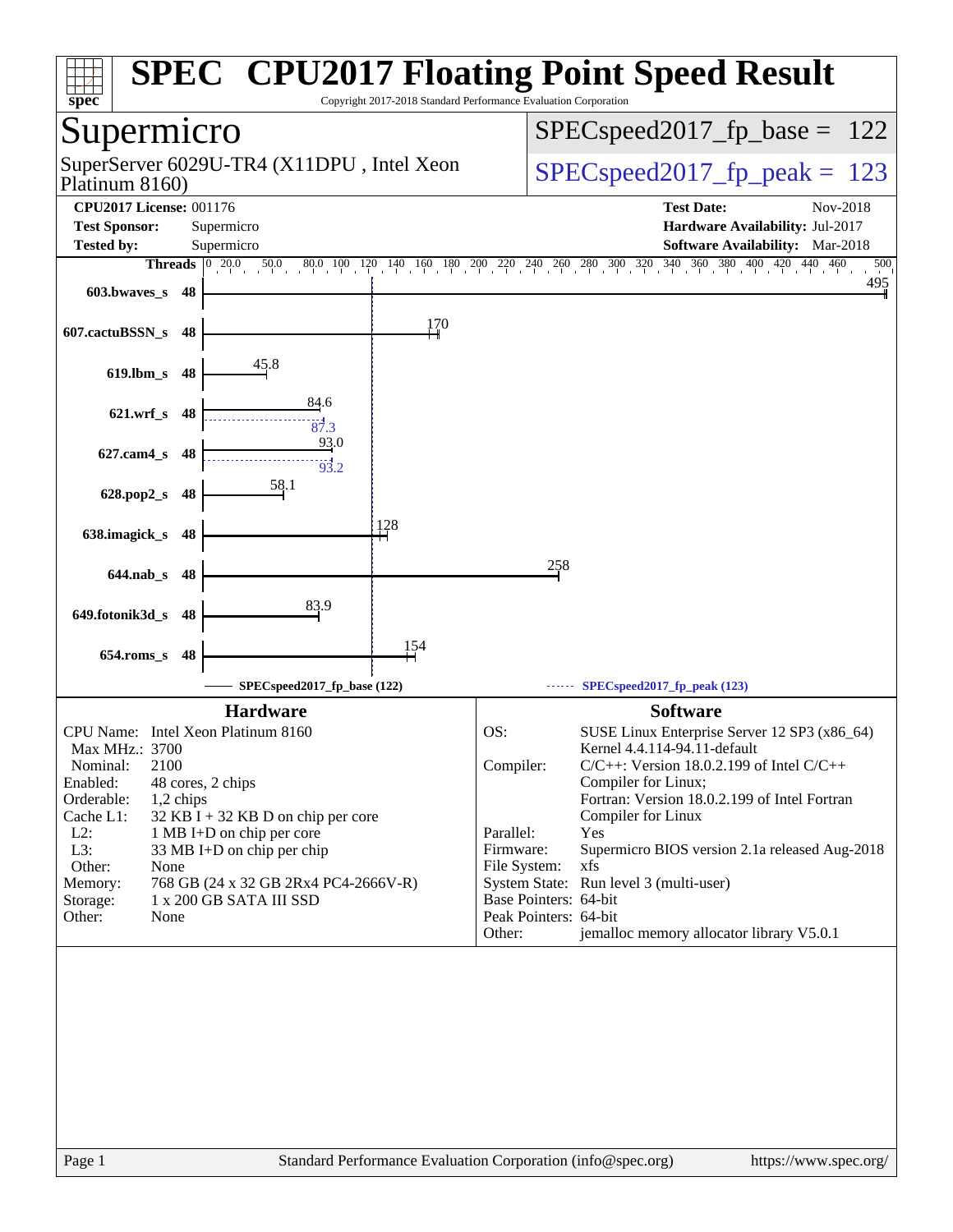

Copyright 2017-2018 Standard Performance Evaluation Corporation

## Supermicro

Platinum 8160) SuperServer 6029U-TR4 (X11DPU, Intel Xeon  $SPEC speed2017$  fp\_peak = 123

SPECspeed2017 fp base =  $122$ 

**[CPU2017 License:](http://www.spec.org/auto/cpu2017/Docs/result-fields.html#CPU2017License)** 001176 **[Test Date:](http://www.spec.org/auto/cpu2017/Docs/result-fields.html#TestDate)** Nov-2018 **[Test Sponsor:](http://www.spec.org/auto/cpu2017/Docs/result-fields.html#TestSponsor)** Supermicro **[Hardware Availability:](http://www.spec.org/auto/cpu2017/Docs/result-fields.html#HardwareAvailability)** Jul-2017 **[Tested by:](http://www.spec.org/auto/cpu2017/Docs/result-fields.html#Testedby)** Supermicro **[Software Availability:](http://www.spec.org/auto/cpu2017/Docs/result-fields.html#SoftwareAvailability)** Mar-2018

#### **[Results Table](http://www.spec.org/auto/cpu2017/Docs/result-fields.html#ResultsTable)**

|                                  | <b>Base</b>    |                |       |                |       | <b>Peak</b>    |            |                |                |              |                |              |                |              |
|----------------------------------|----------------|----------------|-------|----------------|-------|----------------|------------|----------------|----------------|--------------|----------------|--------------|----------------|--------------|
| <b>Benchmark</b>                 | <b>Threads</b> | <b>Seconds</b> | Ratio | <b>Seconds</b> | Ratio | <b>Seconds</b> | Ratio      | <b>Threads</b> | <b>Seconds</b> | <b>Ratio</b> | <b>Seconds</b> | <b>Ratio</b> | <b>Seconds</b> | <b>Ratio</b> |
| 603.bwayes s                     | 48             | 119            | 494   | 119            | 495   | <u>119</u>     | 495        | 48             | 119            | 494          | 119            | 495          | <u>119</u>     | <u>495</u>   |
| 607.cactuBSSN s                  | 48             | 98.1           | 170   | 97.6           | 171   | 102            | 164        | 48             | 98.1           | <b>170</b>   | 97.6           | 171          | 102            | 164          |
| $619.1$ bm s                     | 48             | 114            | 45.8  | 114            | 45.8  | 114            | 45.8       | 48             | 114            | 45.8         | <u>114</u>     | 45.8         | 114            | 45.8         |
| $621$ .wrf s                     | 48             | 156            | 84.8  | 156            | 84.6  | 157            | 84.4       | 48             | 152            | 86.8         | 151            | 87.3         | 151            | 87.5         |
| $627$ .cam4 s                    | 48             | 94.9           | 93.4  | 95.3           | 93.0  | 95.5           | 92.8       | 48             | 95.2           | 93.1         | 95.1           | 93.2         | 95.0           | 93.3         |
| $628.pop2_s$                     | 48             | 204            | 58.1  | 206            | 57.7  | 204            | 58.2       | 48             | 204            | 58.1         | 206            | 57.7         | 204            | 58.2         |
| 638.imagick_s                    | 48             | 108            | 134   | 113            | 128   | 112            | 128        | 48             | 108            | 134          | 113            | 128          | <u>112</u>     | <u>128</u>   |
| $644$ .nab s                     | 48             | 68.0           | 257   | 67.8           | 258   | 67.7           | 258        | 48             | 68.0           | 257          | 67.8           | 258          | 67.7           | 258          |
| 649.fotonik3d s                  | 48             | 108            | 84.1  | 109            | 83.4  | 109            | 83.9       | 48             | 108            | 84.1         | 109            | 83.4         | <u>109</u>     | 83.9         |
| $654$ .roms_s                    | 48             | 107            | 148   | 102            | 154   | 103            | <b>154</b> | 48             | 107            | 148          | 102            | 154          | <b>103</b>     | <u>154</u>   |
| $SPECspeed2017$ fp base =<br>122 |                |                |       |                |       |                |            |                |                |              |                |              |                |              |

**[SPECspeed2017\\_fp\\_peak =](http://www.spec.org/auto/cpu2017/Docs/result-fields.html#SPECspeed2017fppeak) 123**

Results appear in the [order in which they were run.](http://www.spec.org/auto/cpu2017/Docs/result-fields.html#RunOrder) Bold underlined text [indicates a median measurement](http://www.spec.org/auto/cpu2017/Docs/result-fields.html#Median).

#### **[Operating System Notes](http://www.spec.org/auto/cpu2017/Docs/result-fields.html#OperatingSystemNotes)**

Stack size set to unlimited using "ulimit -s unlimited"

#### **[General Notes](http://www.spec.org/auto/cpu2017/Docs/result-fields.html#GeneralNotes)**

Environment variables set by runcpu before the start of the run: KMP\_AFFINITY = "granularity=fine,compact" LD\_LIBRARY\_PATH = "/home/cpu2017/lib/ia32:/home/cpu2017/lib/intel64:/home/cpu2017/je5.0.1-32:/home/cpu2017/je5.0.1-64" OMP\_STACKSIZE = "192M"

 Binaries compiled on a system with 1x Intel Core i7-6700K CPU + 32GB RAM memory using Redhat Enterprise Linux 7.5 Transparent Huge Pages enabled by default Prior to runcpu invocation Filesystem page cache synced and cleared with: sync; echo 3> /proc/sys/vm/drop\_caches

 Yes: The test sponsor attests, as of date of publication, that CVE-2017-5754 (Meltdown) is mitigated in the system as tested and documented. Yes: The test sponsor attests, as of date of publication, that CVE-2017-5753 (Spectre variant 1) is mitigated in the system as tested and documented. Yes: The test sponsor attests, as of date of publication, that CVE-2017-5715 (Spectre variant 2) is mitigated in the system as tested and documented. jemalloc, a general purpose malloc implementation built with the RedHat Enterprise 7.5, and the system compiler gcc 4.8.5 sources available from jemalloc.net or <https://github.com/jemalloc/jemalloc/releases>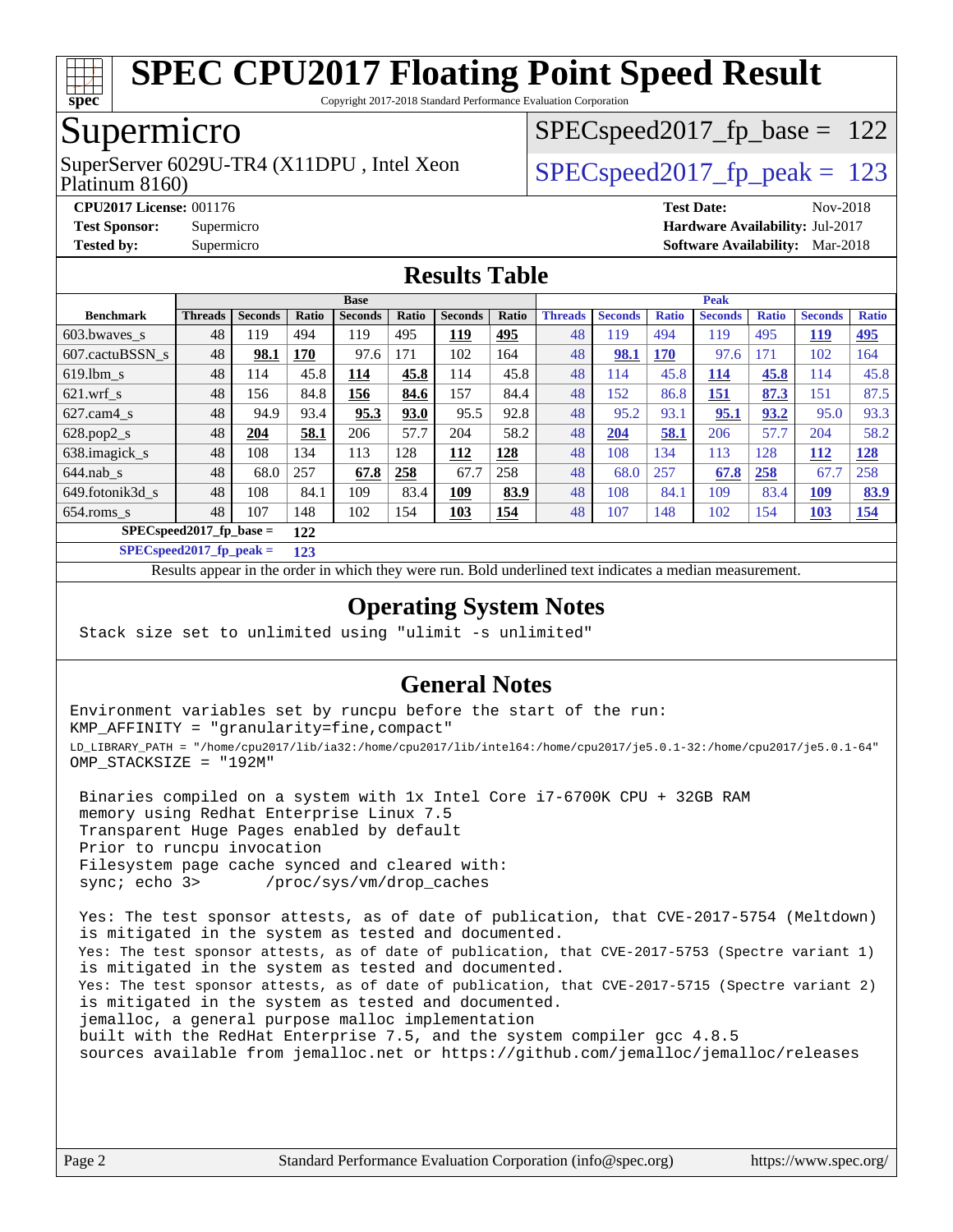

Copyright 2017-2018 Standard Performance Evaluation Corporation

# Supermicro

Platinum 8160) SuperServer 6029U-TR4 (X11DPU, Intel Xeon  $SPEC speed2017_fp\_peak = 123$ 

[SPECspeed2017\\_fp\\_base =](http://www.spec.org/auto/cpu2017/Docs/result-fields.html#SPECspeed2017fpbase) 122

**[CPU2017 License:](http://www.spec.org/auto/cpu2017/Docs/result-fields.html#CPU2017License)** 001176 **[Test Date:](http://www.spec.org/auto/cpu2017/Docs/result-fields.html#TestDate)** Nov-2018 **[Test Sponsor:](http://www.spec.org/auto/cpu2017/Docs/result-fields.html#TestSponsor)** Supermicro **[Hardware Availability:](http://www.spec.org/auto/cpu2017/Docs/result-fields.html#HardwareAvailability)** Jul-2017 **[Tested by:](http://www.spec.org/auto/cpu2017/Docs/result-fields.html#Testedby)** Supermicro **Supermicro [Software Availability:](http://www.spec.org/auto/cpu2017/Docs/result-fields.html#SoftwareAvailability)** Mar-2018

### **[Platform Notes](http://www.spec.org/auto/cpu2017/Docs/result-fields.html#PlatformNotes)**

|        | BIOS Settings:<br>Hyper-Threading [ALL] = Disable<br>LLC dead line alloc = Disable<br>SDDC Plus One = Disable                                                                                                                                                                                                                                                                |                                                                                                                                                                                                                                                                                                                                                                                                    |                       |
|--------|------------------------------------------------------------------------------------------------------------------------------------------------------------------------------------------------------------------------------------------------------------------------------------------------------------------------------------------------------------------------------|----------------------------------------------------------------------------------------------------------------------------------------------------------------------------------------------------------------------------------------------------------------------------------------------------------------------------------------------------------------------------------------------------|-----------------------|
|        | ADDDC Sparing = Disable<br>Patrol Scrub = Disable<br>Sysinfo program /home/cpu2017/bin/sysinfo<br>running on linux-ima8 Wed Nov 7 18:15:04 2018                                                                                                                                                                                                                              | Rev: r5974 of 2018-05-19 9bcde8f2999c33d61f64985e45859ea9                                                                                                                                                                                                                                                                                                                                          |                       |
|        | For more information on this section, see                                                                                                                                                                                                                                                                                                                                    | SUT (System Under Test) info as seen by some common utilities.<br>https://www.spec.org/cpu2017/Docs/config.html#sysinfo                                                                                                                                                                                                                                                                            |                       |
|        | From /proc/cpuinfo<br>2 "physical id"s (chips)<br>48 "processors"<br>cpu cores $: 24$<br>siblings : 24                                                                                                                                                                                                                                                                       | model name : Intel(R) Xeon(R) Platinum 8160 CPU @ 2.10GHz<br>cores, siblings (Caution: counting these is hw and system dependent. The following<br>excerpts from /proc/cpuinfo might not be reliable. Use with caution.)<br>physical 0: cores 0 1 2 3 4 5 8 9 10 11 12 13 16 17 18 19 20 21 24 25 26 27 28 29<br>physical 1: cores 0 1 2 3 4 5 8 9 10 11 12 13 16 17 18 19 20 21 24 25 26 27 28 29 |                       |
|        | From 1scpu:<br>Architecture:<br>CPU op-mode(s): $32-bit, 64-bit$<br>Byte Order:<br>CPU(s):<br>On-line CPU(s) list:<br>Thread(s) per core:<br>Core(s) per socket:<br>Socket(s):<br>NUMA $node(s):$<br>Vendor ID:<br>CPU family:<br>Model:<br>Model name:<br>Stepping:<br>CPU MHz:<br>CPU max MHz:<br>CPU min MHz:<br>BogoMIPS:<br>Virtualization:<br>L1d cache:<br>Lli cache: | x86_64<br>Little Endian<br>48<br>$0 - 47$<br>$\mathbf{1}$<br>24<br>2<br>$\overline{a}$<br>GenuineIntel<br>6<br>85<br>$Intel(R) Xeon(R) Platinum 8160 CPU @ 2.10GHz$<br>4<br>1000.000<br>2101.0000<br>1000.0000<br>4199.98<br>$VT - x$<br>32K<br>32K                                                                                                                                                |                       |
| Page 3 |                                                                                                                                                                                                                                                                                                                                                                              | (Continued on next page)<br>Standard Performance Evaluation Corporation (info@spec.org)                                                                                                                                                                                                                                                                                                            | https://www.spec.org/ |
|        |                                                                                                                                                                                                                                                                                                                                                                              |                                                                                                                                                                                                                                                                                                                                                                                                    |                       |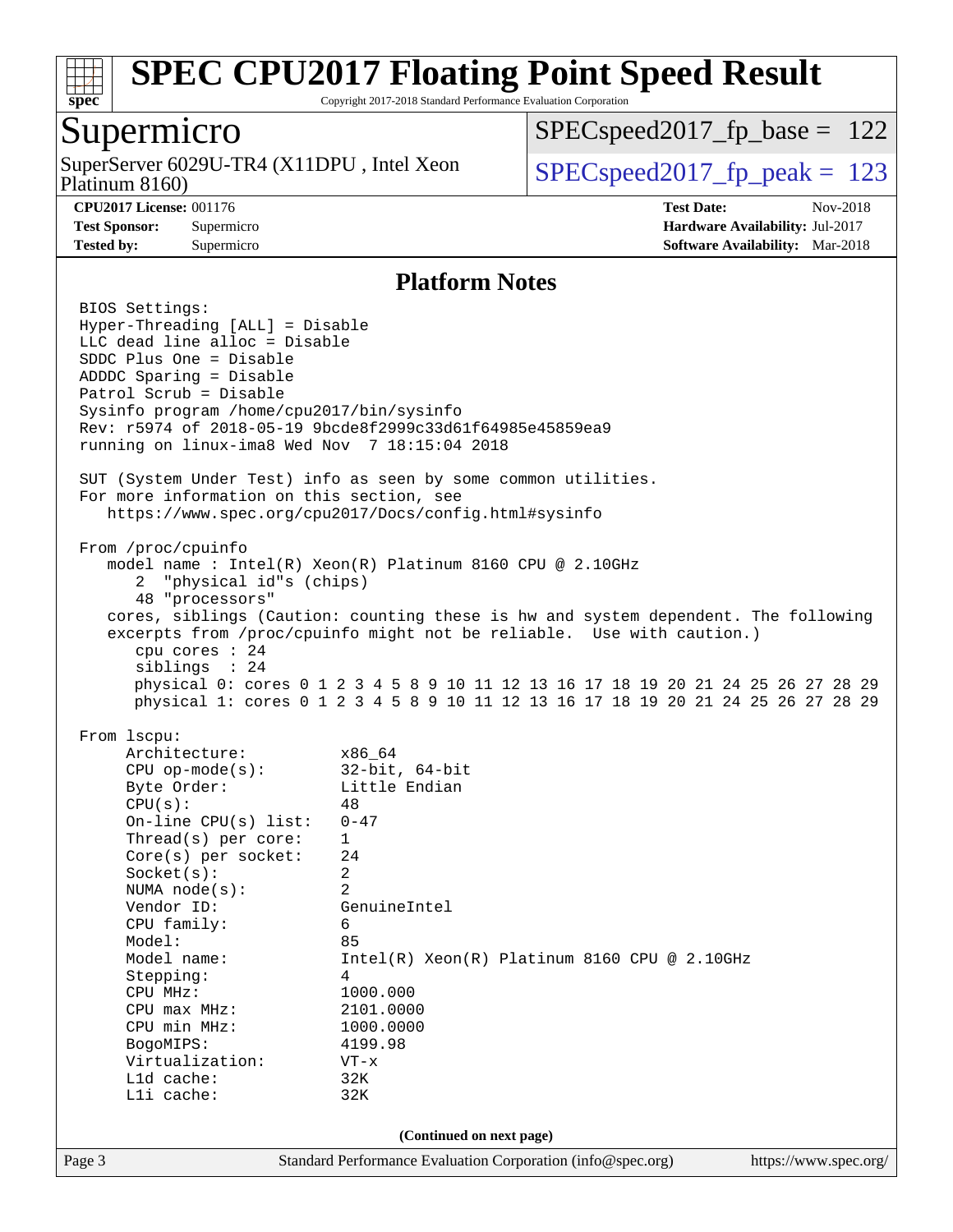

Copyright 2017-2018 Standard Performance Evaluation Corporation

### Supermicro

Platinum 8160) SuperServer 6029U-TR4 (X11DPU, Intel Xeon  $SPEC speed2017$  fp\_peak = 123

SPECspeed2017 fp base =  $122$ 

#### **[CPU2017 License:](http://www.spec.org/auto/cpu2017/Docs/result-fields.html#CPU2017License)** 001176 **[Test Date:](http://www.spec.org/auto/cpu2017/Docs/result-fields.html#TestDate)** Nov-2018

**[Test Sponsor:](http://www.spec.org/auto/cpu2017/Docs/result-fields.html#TestSponsor)** Supermicro **[Hardware Availability:](http://www.spec.org/auto/cpu2017/Docs/result-fields.html#HardwareAvailability)** Jul-2017 **[Tested by:](http://www.spec.org/auto/cpu2017/Docs/result-fields.html#Testedby)** Supermicro **[Software Availability:](http://www.spec.org/auto/cpu2017/Docs/result-fields.html#SoftwareAvailability)** Mar-2018

#### **[Platform Notes \(Continued\)](http://www.spec.org/auto/cpu2017/Docs/result-fields.html#PlatformNotes)**

 L2 cache: 1024K L3 cache: 33792K NUMA node0  $CPU(s):$  0-23<br>NUMA node1  $CPU(s):$  24-47 NUMA nodel  $CPU(s)$ :

Flags: fpu vme de pse tsc msr pae mce cx8 apic sep mtrr pge mca cmov pat pse36 clflush dts acpi mmx fxsr sse sse2 ss ht tm pbe syscall nx pdpe1gb rdtscp lm constant\_tsc art arch\_perfmon pebs bts rep\_good nopl xtopology nonstop\_tsc aperfmperf eagerfpu pni pclmulqdq dtes64 monitor ds\_cpl vmx smx est tm2 ssse3 sdbg fma cx16 xtpr pdcm pcid dca sse4\_1 sse4\_2 x2apic movbe popcnt tsc\_deadline\_timer aes xsave avx f16c rdrand lahf\_lm abm 3dnowprefetch ida arat epb invpcid\_single pln pts dtherm intel\_pt rsb\_ctxsw spec\_ctrl retpoline kaiser tpr\_shadow vnmi flexpriority ept vpid fsgsbase tsc\_adjust bmi1 hle avx2 smep bmi2 erms invpcid rtm cqm mpx avx512f avx512dq rdseed adx smap clflushopt clwb avx512cd avx512bw avx512vl xsaveopt xsavec xgetbv1 cqm\_llc cqm\_occup\_llc pku ospke

 /proc/cpuinfo cache data cache size : 33792 KB

Hugepagesize: 2048 kB

 From numactl --hardware WARNING: a numactl 'node' might or might not correspond to a physical chip. available: 2 nodes (0-1) node 0 cpus: 0 1 2 3 4 5 6 7 8 9 10 11 12 13 14 15 16 17 18 19 20 21 22 23 node 0 size: 385627 MB node 0 free: 379854 MB node 1 cpus: 24 25 26 27 28 29 30 31 32 33 34 35 36 37 38 39 40 41 42 43 44 45 46 47 node 1 size: 387051 MB node 1 free: 384575 MB node distances: node 0 1 0: 10 21 1: 21 10 From /proc/meminfo MemTotal: 791223488 kB HugePages\_Total: 0

 From /etc/\*release\* /etc/\*version\* SuSE-release: SUSE Linux Enterprise Server 12 (x86\_64) VERSION = 12 PATCHLEVEL = 3 # This file is deprecated and will be removed in a future service pack or release. # Please check /etc/os-release for details about this release. os-release: NAME="SLES" VERSION="12-SP3"

**(Continued on next page)**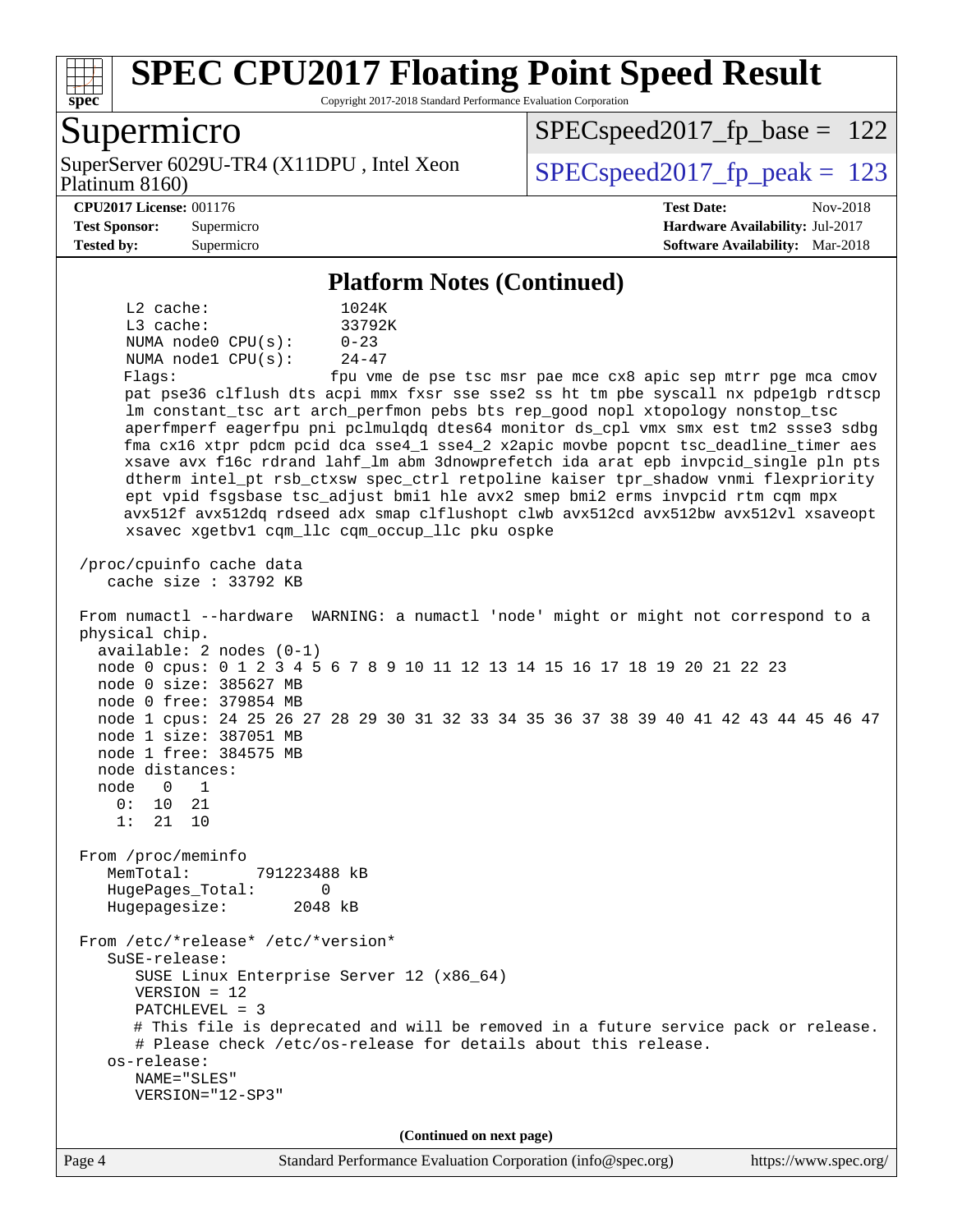

Copyright 2017-2018 Standard Performance Evaluation Corporation

### Supermicro

Platinum 8160) SuperServer 6029U-TR4 (X11DPU, Intel Xeon  $SPEC speed2017$  fp\_peak = 123

SPECspeed2017 fp base =  $122$ 

**[CPU2017 License:](http://www.spec.org/auto/cpu2017/Docs/result-fields.html#CPU2017License)** 001176 **[Test Date:](http://www.spec.org/auto/cpu2017/Docs/result-fields.html#TestDate)** Nov-2018 **[Test Sponsor:](http://www.spec.org/auto/cpu2017/Docs/result-fields.html#TestSponsor)** Supermicro **[Hardware Availability:](http://www.spec.org/auto/cpu2017/Docs/result-fields.html#HardwareAvailability)** Jul-2017 **[Tested by:](http://www.spec.org/auto/cpu2017/Docs/result-fields.html#Testedby)** Supermicro **[Software Availability:](http://www.spec.org/auto/cpu2017/Docs/result-fields.html#SoftwareAvailability)** Mar-2018

#### **[Platform Notes \(Continued\)](http://www.spec.org/auto/cpu2017/Docs/result-fields.html#PlatformNotes)**

 VERSION\_ID="12.3" PRETTY\_NAME="SUSE Linux Enterprise Server 12 SP3" ID="sles" ANSI\_COLOR="0;32" CPE\_NAME="cpe:/o:suse:sles:12:sp3"

uname -a:

 Linux linux-ima8 4.4.114-94.11-default #1 SMP Thu Feb 1 19:28:26 UTC 2018 (4309ff9) x86\_64 x86\_64 x86\_64 GNU/Linux

Kernel self-reported vulnerability status:

 CVE-2017-5754 (Meltdown): Mitigation: PTI CVE-2017-5753 (Spectre variant 1): Mitigation: Barriers CVE-2017-5715 (Spectre variant 2): Mitigation: IBRS+IBPB

run-level 3 Nov 7 11:57

 SPEC is set to: /home/cpu2017 Filesystem Type Size Used Avail Use% Mounted on /dev/sda4 xfs 145G 66G 79G 46% /home

 Additional information from dmidecode follows. WARNING: Use caution when you interpret this section. The 'dmidecode' program reads system data which is "intended to allow hardware to be accurately determined", but the intent may not be met, as there are frequent changes to hardware, firmware, and the "DMTF SMBIOS" standard. BIOS American Megatrends Inc. 2.1a 08/23/2018 Memory:

24x Samsung M393A4K40BB2-CTD 32 GB 2 rank 2666

(End of data from sysinfo program)

#### **[Compiler Version Notes](http://www.spec.org/auto/cpu2017/Docs/result-fields.html#CompilerVersionNotes)**

```
==============================================================================
 CC 619.lbm_s(base) 638.imagick_s(base, peak) 644.nab_s(base, peak) 
------------------------------------------------------------------------------
icc (ICC) 18.0.2 20180210
Copyright (C) 1985-2018 Intel Corporation. All rights reserved.
------------------------------------------------------------------------------
==============================================================================
CC 619.lbm_s(peak) 
------------------------------------------------------------------------------
icc (ICC) 18.0.2 20180210
Copyright (C) 1985-2018 Intel Corporation. All rights reserved.
                                    (Continued on next page)
```
Page 5 Standard Performance Evaluation Corporation [\(info@spec.org\)](mailto:info@spec.org) <https://www.spec.org/>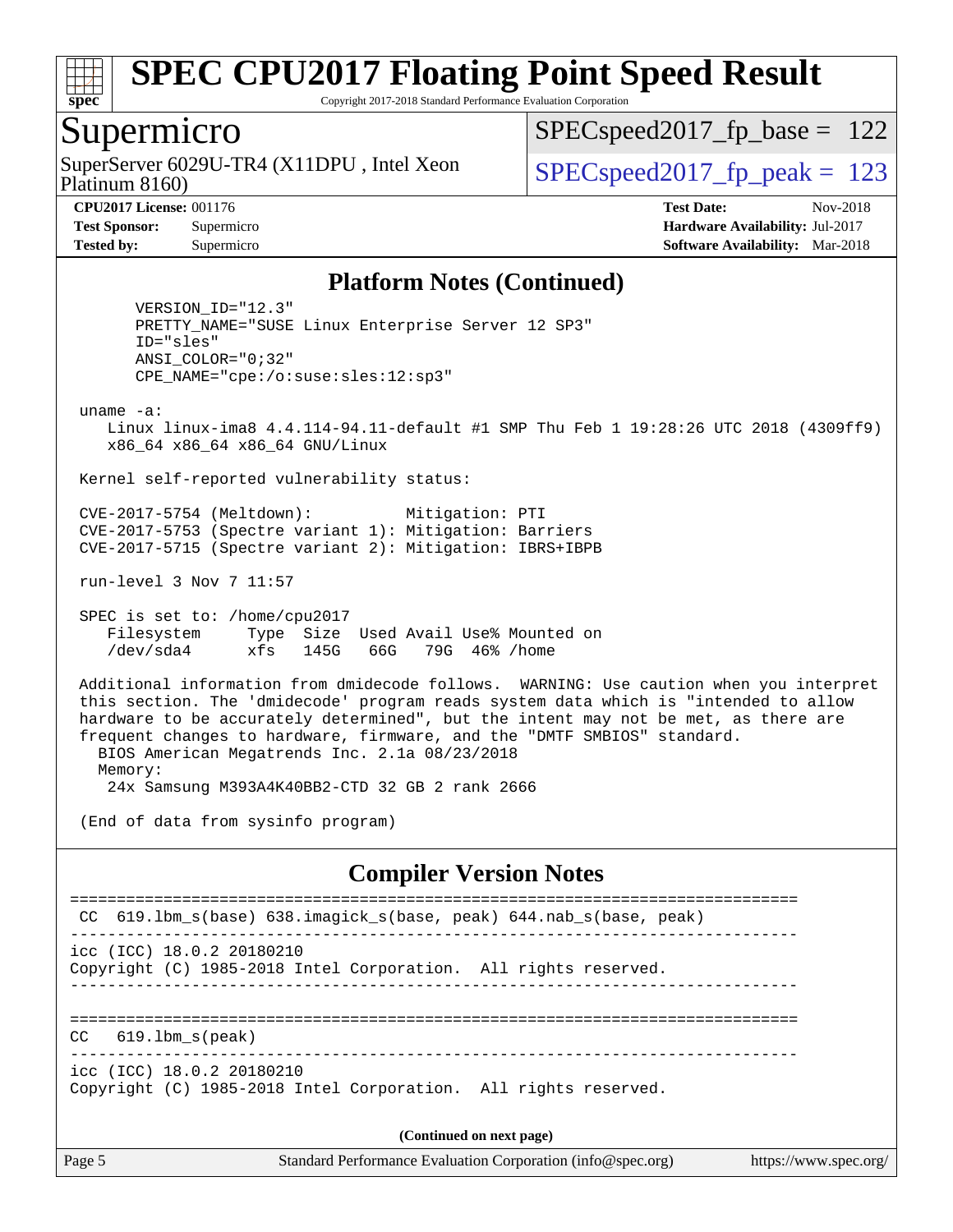

Copyright 2017-2018 Standard Performance Evaluation Corporation

# Supermicro

Platinum 8160) SuperServer  $6029U$ -TR4 (X11DPU, Intel Xeon [SPECspeed2017\\_fp\\_peak =](http://www.spec.org/auto/cpu2017/Docs/result-fields.html#SPECspeed2017fppeak) 123

[SPECspeed2017\\_fp\\_base =](http://www.spec.org/auto/cpu2017/Docs/result-fields.html#SPECspeed2017fpbase) 122

**[CPU2017 License:](http://www.spec.org/auto/cpu2017/Docs/result-fields.html#CPU2017License)** 001176 **[Test Date:](http://www.spec.org/auto/cpu2017/Docs/result-fields.html#TestDate)** Nov-2018 **[Test Sponsor:](http://www.spec.org/auto/cpu2017/Docs/result-fields.html#TestSponsor)** Supermicro **[Hardware Availability:](http://www.spec.org/auto/cpu2017/Docs/result-fields.html#HardwareAvailability)** Jul-2017 **[Tested by:](http://www.spec.org/auto/cpu2017/Docs/result-fields.html#Testedby)** Supermicro **[Software Availability:](http://www.spec.org/auto/cpu2017/Docs/result-fields.html#SoftwareAvailability)** Mar-2018

### **[Compiler Version Notes \(Continued\)](http://www.spec.org/auto/cpu2017/Docs/result-fields.html#CompilerVersionNotes)**

| 607.cactuBSSN_s(base, peak)<br>FC.                                                                                            |  |  |
|-------------------------------------------------------------------------------------------------------------------------------|--|--|
| icpc (ICC) 18.0.2 20180210<br>Copyright (C) 1985-2018 Intel Corporation. All rights reserved.<br>icc (ICC) 18.0.2 20180210    |  |  |
| Copyright (C) 1985-2018 Intel Corporation. All rights reserved.<br>ifort (IFORT) 18.0.2 20180210                              |  |  |
| Copyright (C) 1985-2018 Intel Corporation. All rights reserved.                                                               |  |  |
| 603.bwaves_s(base) 649.fotonik3d_s(base) 654.roms_s(base, peak)<br>FC.                                                        |  |  |
| ifort (IFORT) 18.0.2 20180210<br>Copyright (C) 1985-2018 Intel Corporation. All rights reserved.                              |  |  |
| 603.bwaves_s(peak) 649.fotonik3d_s(peak)<br>FC                                                                                |  |  |
| ifort (IFORT) 18.0.2 20180210<br>Copyright (C) 1985-2018 Intel Corporation. All rights reserved.                              |  |  |
| CC 621.wrf_s(base) 627.cam4_s(base, peak) 628.pop2_s(base)                                                                    |  |  |
| ifort (IFORT) 18.0.2 20180210<br>Copyright (C) 1985-2018 Intel Corporation. All rights reserved.<br>icc (ICC) 18.0.2 20180210 |  |  |
| Copyright (C) 1985-2018 Intel Corporation. All rights reserved.                                                               |  |  |
| 621.wrf_s(peak) 628.pop2_s(peak)<br>CC.                                                                                       |  |  |
| ifort (IFORT) 18.0.2 20180210<br>Copyright (C) 1985-2018 Intel Corporation. All rights reserved.<br>icc (ICC) 18.0.2 20180210 |  |  |
| Copyright (C) 1985-2018 Intel Corporation. All rights reserved.                                                               |  |  |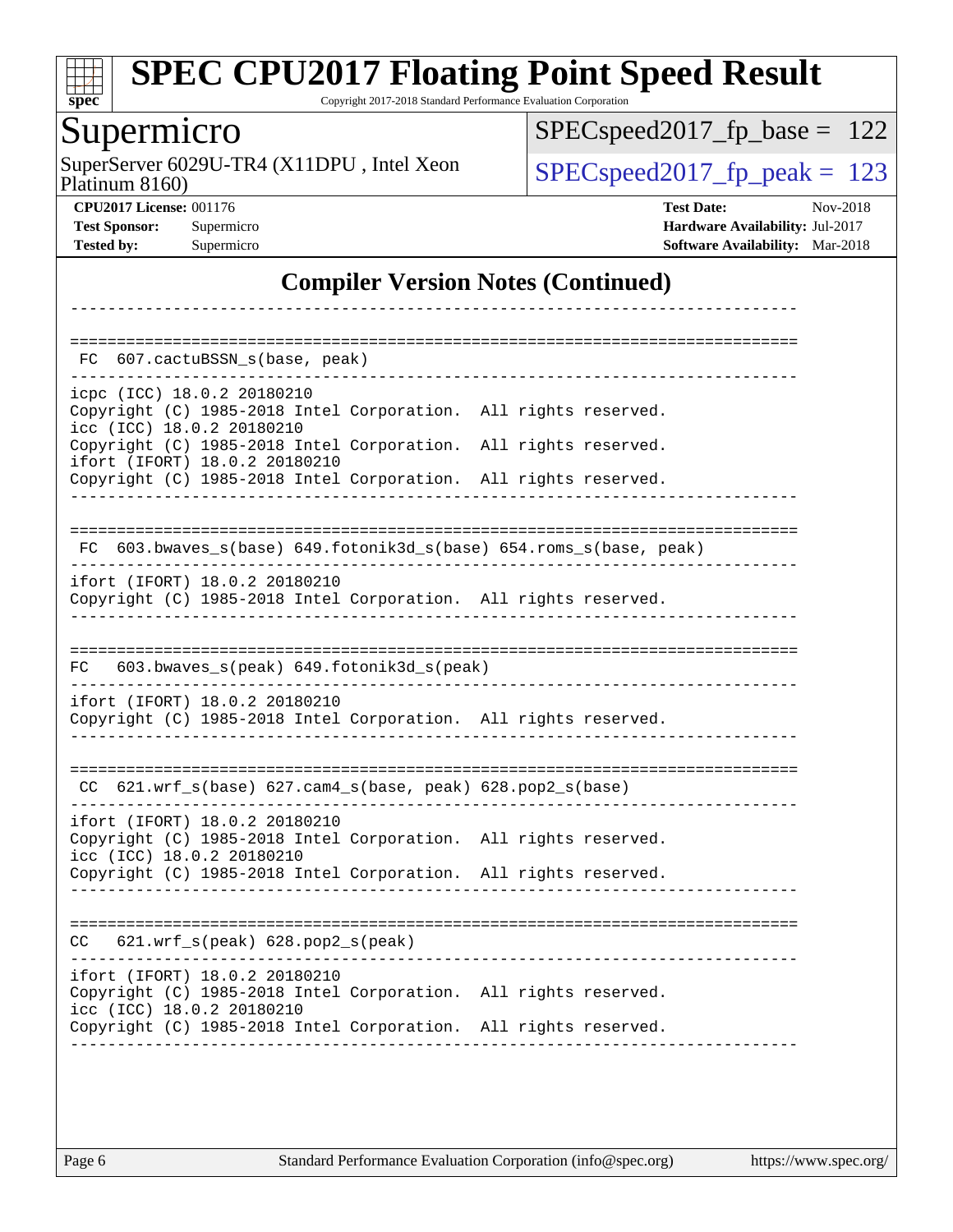

Copyright 2017-2018 Standard Performance Evaluation Corporation

### Supermicro

Platinum 8160) SuperServer 6029U-TR4 (X11DPU, Intel Xeon  $SPEC speed2017$  fp\_peak = 123

SPECspeed2017 fp base =  $122$ 

**[CPU2017 License:](http://www.spec.org/auto/cpu2017/Docs/result-fields.html#CPU2017License)** 001176 **[Test Date:](http://www.spec.org/auto/cpu2017/Docs/result-fields.html#TestDate)** Nov-2018 **[Test Sponsor:](http://www.spec.org/auto/cpu2017/Docs/result-fields.html#TestSponsor)** Supermicro **[Hardware Availability:](http://www.spec.org/auto/cpu2017/Docs/result-fields.html#HardwareAvailability)** Jul-2017 **[Tested by:](http://www.spec.org/auto/cpu2017/Docs/result-fields.html#Testedby)** Supermicro **[Software Availability:](http://www.spec.org/auto/cpu2017/Docs/result-fields.html#SoftwareAvailability)** Mar-2018

# **[Base Compiler Invocation](http://www.spec.org/auto/cpu2017/Docs/result-fields.html#BaseCompilerInvocation)**

[C benchmarks](http://www.spec.org/auto/cpu2017/Docs/result-fields.html#Cbenchmarks): [icc -m64 -std=c11](http://www.spec.org/cpu2017/results/res2018q4/cpu2017-20181112-09661.flags.html#user_CCbase_intel_icc_64bit_c11_33ee0cdaae7deeeab2a9725423ba97205ce30f63b9926c2519791662299b76a0318f32ddfffdc46587804de3178b4f9328c46fa7c2b0cd779d7a61945c91cd35)

[Fortran benchmarks](http://www.spec.org/auto/cpu2017/Docs/result-fields.html#Fortranbenchmarks): [ifort -m64](http://www.spec.org/cpu2017/results/res2018q4/cpu2017-20181112-09661.flags.html#user_FCbase_intel_ifort_64bit_24f2bb282fbaeffd6157abe4f878425411749daecae9a33200eee2bee2fe76f3b89351d69a8130dd5949958ce389cf37ff59a95e7a40d588e8d3a57e0c3fd751)

[Benchmarks using both Fortran and C](http://www.spec.org/auto/cpu2017/Docs/result-fields.html#BenchmarksusingbothFortranandC): [ifort -m64](http://www.spec.org/cpu2017/results/res2018q4/cpu2017-20181112-09661.flags.html#user_CC_FCbase_intel_ifort_64bit_24f2bb282fbaeffd6157abe4f878425411749daecae9a33200eee2bee2fe76f3b89351d69a8130dd5949958ce389cf37ff59a95e7a40d588e8d3a57e0c3fd751) [icc -m64 -std=c11](http://www.spec.org/cpu2017/results/res2018q4/cpu2017-20181112-09661.flags.html#user_CC_FCbase_intel_icc_64bit_c11_33ee0cdaae7deeeab2a9725423ba97205ce30f63b9926c2519791662299b76a0318f32ddfffdc46587804de3178b4f9328c46fa7c2b0cd779d7a61945c91cd35)

[Benchmarks using Fortran, C, and C++:](http://www.spec.org/auto/cpu2017/Docs/result-fields.html#BenchmarksusingFortranCandCXX) [icpc -m64](http://www.spec.org/cpu2017/results/res2018q4/cpu2017-20181112-09661.flags.html#user_CC_CXX_FCbase_intel_icpc_64bit_4ecb2543ae3f1412ef961e0650ca070fec7b7afdcd6ed48761b84423119d1bf6bdf5cad15b44d48e7256388bc77273b966e5eb805aefd121eb22e9299b2ec9d9) [icc -m64 -std=c11](http://www.spec.org/cpu2017/results/res2018q4/cpu2017-20181112-09661.flags.html#user_CC_CXX_FCbase_intel_icc_64bit_c11_33ee0cdaae7deeeab2a9725423ba97205ce30f63b9926c2519791662299b76a0318f32ddfffdc46587804de3178b4f9328c46fa7c2b0cd779d7a61945c91cd35) [ifort -m64](http://www.spec.org/cpu2017/results/res2018q4/cpu2017-20181112-09661.flags.html#user_CC_CXX_FCbase_intel_ifort_64bit_24f2bb282fbaeffd6157abe4f878425411749daecae9a33200eee2bee2fe76f3b89351d69a8130dd5949958ce389cf37ff59a95e7a40d588e8d3a57e0c3fd751)

### **[Base Portability Flags](http://www.spec.org/auto/cpu2017/Docs/result-fields.html#BasePortabilityFlags)**

 603.bwaves\_s: [-DSPEC\\_LP64](http://www.spec.org/cpu2017/results/res2018q4/cpu2017-20181112-09661.flags.html#suite_basePORTABILITY603_bwaves_s_DSPEC_LP64) 607.cactuBSSN\_s: [-DSPEC\\_LP64](http://www.spec.org/cpu2017/results/res2018q4/cpu2017-20181112-09661.flags.html#suite_basePORTABILITY607_cactuBSSN_s_DSPEC_LP64) 619.lbm\_s: [-DSPEC\\_LP64](http://www.spec.org/cpu2017/results/res2018q4/cpu2017-20181112-09661.flags.html#suite_basePORTABILITY619_lbm_s_DSPEC_LP64) 621.wrf\_s: [-DSPEC\\_LP64](http://www.spec.org/cpu2017/results/res2018q4/cpu2017-20181112-09661.flags.html#suite_basePORTABILITY621_wrf_s_DSPEC_LP64) [-DSPEC\\_CASE\\_FLAG](http://www.spec.org/cpu2017/results/res2018q4/cpu2017-20181112-09661.flags.html#b621.wrf_s_baseCPORTABILITY_DSPEC_CASE_FLAG) [-convert big\\_endian](http://www.spec.org/cpu2017/results/res2018q4/cpu2017-20181112-09661.flags.html#user_baseFPORTABILITY621_wrf_s_convert_big_endian_c3194028bc08c63ac5d04de18c48ce6d347e4e562e8892b8bdbdc0214820426deb8554edfa529a3fb25a586e65a3d812c835984020483e7e73212c4d31a38223) 627.cam4\_s: [-DSPEC\\_LP64](http://www.spec.org/cpu2017/results/res2018q4/cpu2017-20181112-09661.flags.html#suite_basePORTABILITY627_cam4_s_DSPEC_LP64) [-DSPEC\\_CASE\\_FLAG](http://www.spec.org/cpu2017/results/res2018q4/cpu2017-20181112-09661.flags.html#b627.cam4_s_baseCPORTABILITY_DSPEC_CASE_FLAG) 628.pop2\_s: [-DSPEC\\_LP64](http://www.spec.org/cpu2017/results/res2018q4/cpu2017-20181112-09661.flags.html#suite_basePORTABILITY628_pop2_s_DSPEC_LP64) [-DSPEC\\_CASE\\_FLAG](http://www.spec.org/cpu2017/results/res2018q4/cpu2017-20181112-09661.flags.html#b628.pop2_s_baseCPORTABILITY_DSPEC_CASE_FLAG) [-convert big\\_endian](http://www.spec.org/cpu2017/results/res2018q4/cpu2017-20181112-09661.flags.html#user_baseFPORTABILITY628_pop2_s_convert_big_endian_c3194028bc08c63ac5d04de18c48ce6d347e4e562e8892b8bdbdc0214820426deb8554edfa529a3fb25a586e65a3d812c835984020483e7e73212c4d31a38223) [-assume byterecl](http://www.spec.org/cpu2017/results/res2018q4/cpu2017-20181112-09661.flags.html#user_baseFPORTABILITY628_pop2_s_assume_byterecl_7e47d18b9513cf18525430bbf0f2177aa9bf368bc7a059c09b2c06a34b53bd3447c950d3f8d6c70e3faf3a05c8557d66a5798b567902e8849adc142926523472) 638.imagick\_s: [-DSPEC\\_LP64](http://www.spec.org/cpu2017/results/res2018q4/cpu2017-20181112-09661.flags.html#suite_basePORTABILITY638_imagick_s_DSPEC_LP64) 644.nab\_s: [-DSPEC\\_LP64](http://www.spec.org/cpu2017/results/res2018q4/cpu2017-20181112-09661.flags.html#suite_basePORTABILITY644_nab_s_DSPEC_LP64) 649.fotonik3d\_s: [-DSPEC\\_LP64](http://www.spec.org/cpu2017/results/res2018q4/cpu2017-20181112-09661.flags.html#suite_basePORTABILITY649_fotonik3d_s_DSPEC_LP64) 654.roms\_s: [-DSPEC\\_LP64](http://www.spec.org/cpu2017/results/res2018q4/cpu2017-20181112-09661.flags.html#suite_basePORTABILITY654_roms_s_DSPEC_LP64)

# **[Base Optimization Flags](http://www.spec.org/auto/cpu2017/Docs/result-fields.html#BaseOptimizationFlags)**

#### [C benchmarks](http://www.spec.org/auto/cpu2017/Docs/result-fields.html#Cbenchmarks):

[-Wl,-z,muldefs](http://www.spec.org/cpu2017/results/res2018q4/cpu2017-20181112-09661.flags.html#user_CCbase_link_force_multiple1_b4cbdb97b34bdee9ceefcfe54f4c8ea74255f0b02a4b23e853cdb0e18eb4525ac79b5a88067c842dd0ee6996c24547a27a4b99331201badda8798ef8a743f577) [-xCORE-AVX512](http://www.spec.org/cpu2017/results/res2018q4/cpu2017-20181112-09661.flags.html#user_CCbase_f-xCORE-AVX512) [-ipo](http://www.spec.org/cpu2017/results/res2018q4/cpu2017-20181112-09661.flags.html#user_CCbase_f-ipo) [-O3](http://www.spec.org/cpu2017/results/res2018q4/cpu2017-20181112-09661.flags.html#user_CCbase_f-O3) [-no-prec-div](http://www.spec.org/cpu2017/results/res2018q4/cpu2017-20181112-09661.flags.html#user_CCbase_f-no-prec-div) [-qopt-prefetch](http://www.spec.org/cpu2017/results/res2018q4/cpu2017-20181112-09661.flags.html#user_CCbase_f-qopt-prefetch) [-ffinite-math-only](http://www.spec.org/cpu2017/results/res2018q4/cpu2017-20181112-09661.flags.html#user_CCbase_f_finite_math_only_cb91587bd2077682c4b38af759c288ed7c732db004271a9512da14a4f8007909a5f1427ecbf1a0fb78ff2a814402c6114ac565ca162485bbcae155b5e4258871) [-qopt-mem-layout-trans=3](http://www.spec.org/cpu2017/results/res2018q4/cpu2017-20181112-09661.flags.html#user_CCbase_f-qopt-mem-layout-trans_de80db37974c74b1f0e20d883f0b675c88c3b01e9d123adea9b28688d64333345fb62bc4a798493513fdb68f60282f9a726aa07f478b2f7113531aecce732043) [-qopenmp](http://www.spec.org/cpu2017/results/res2018q4/cpu2017-20181112-09661.flags.html#user_CCbase_qopenmp_16be0c44f24f464004c6784a7acb94aca937f053568ce72f94b139a11c7c168634a55f6653758ddd83bcf7b8463e8028bb0b48b77bcddc6b78d5d95bb1df2967) [-DSPEC\\_OPENMP](http://www.spec.org/cpu2017/results/res2018q4/cpu2017-20181112-09661.flags.html#suite_CCbase_DSPEC_OPENMP) [-L/usr/local/je5.0.1-64/lib](http://www.spec.org/cpu2017/results/res2018q4/cpu2017-20181112-09661.flags.html#user_CCbase_jemalloc_link_path64_4b10a636b7bce113509b17f3bd0d6226c5fb2346b9178c2d0232c14f04ab830f976640479e5c33dc2bcbbdad86ecfb6634cbbd4418746f06f368b512fced5394) [-ljemalloc](http://www.spec.org/cpu2017/results/res2018q4/cpu2017-20181112-09661.flags.html#user_CCbase_jemalloc_link_lib_d1249b907c500fa1c0672f44f562e3d0f79738ae9e3c4a9c376d49f265a04b9c99b167ecedbf6711b3085be911c67ff61f150a17b3472be731631ba4d0471706)

#### [Fortran benchmarks](http://www.spec.org/auto/cpu2017/Docs/result-fields.html#Fortranbenchmarks):

[-Wl,-z,muldefs](http://www.spec.org/cpu2017/results/res2018q4/cpu2017-20181112-09661.flags.html#user_FCbase_link_force_multiple1_b4cbdb97b34bdee9ceefcfe54f4c8ea74255f0b02a4b23e853cdb0e18eb4525ac79b5a88067c842dd0ee6996c24547a27a4b99331201badda8798ef8a743f577) [-DSPEC\\_OPENMP](http://www.spec.org/cpu2017/results/res2018q4/cpu2017-20181112-09661.flags.html#suite_FCbase_DSPEC_OPENMP) [-xCORE-AVX512](http://www.spec.org/cpu2017/results/res2018q4/cpu2017-20181112-09661.flags.html#user_FCbase_f-xCORE-AVX512) [-ipo](http://www.spec.org/cpu2017/results/res2018q4/cpu2017-20181112-09661.flags.html#user_FCbase_f-ipo) [-O3](http://www.spec.org/cpu2017/results/res2018q4/cpu2017-20181112-09661.flags.html#user_FCbase_f-O3) [-no-prec-div](http://www.spec.org/cpu2017/results/res2018q4/cpu2017-20181112-09661.flags.html#user_FCbase_f-no-prec-div) [-qopt-prefetch](http://www.spec.org/cpu2017/results/res2018q4/cpu2017-20181112-09661.flags.html#user_FCbase_f-qopt-prefetch) [-ffinite-math-only](http://www.spec.org/cpu2017/results/res2018q4/cpu2017-20181112-09661.flags.html#user_FCbase_f_finite_math_only_cb91587bd2077682c4b38af759c288ed7c732db004271a9512da14a4f8007909a5f1427ecbf1a0fb78ff2a814402c6114ac565ca162485bbcae155b5e4258871) [-qopt-mem-layout-trans=3](http://www.spec.org/cpu2017/results/res2018q4/cpu2017-20181112-09661.flags.html#user_FCbase_f-qopt-mem-layout-trans_de80db37974c74b1f0e20d883f0b675c88c3b01e9d123adea9b28688d64333345fb62bc4a798493513fdb68f60282f9a726aa07f478b2f7113531aecce732043) [-qopenmp](http://www.spec.org/cpu2017/results/res2018q4/cpu2017-20181112-09661.flags.html#user_FCbase_qopenmp_16be0c44f24f464004c6784a7acb94aca937f053568ce72f94b139a11c7c168634a55f6653758ddd83bcf7b8463e8028bb0b48b77bcddc6b78d5d95bb1df2967) [-nostandard-realloc-lhs](http://www.spec.org/cpu2017/results/res2018q4/cpu2017-20181112-09661.flags.html#user_FCbase_f_2003_std_realloc_82b4557e90729c0f113870c07e44d33d6f5a304b4f63d4c15d2d0f1fab99f5daaed73bdb9275d9ae411527f28b936061aa8b9c8f2d63842963b95c9dd6426b8a) [-L/usr/local/je5.0.1-64/lib](http://www.spec.org/cpu2017/results/res2018q4/cpu2017-20181112-09661.flags.html#user_FCbase_jemalloc_link_path64_4b10a636b7bce113509b17f3bd0d6226c5fb2346b9178c2d0232c14f04ab830f976640479e5c33dc2bcbbdad86ecfb6634cbbd4418746f06f368b512fced5394) [-ljemalloc](http://www.spec.org/cpu2017/results/res2018q4/cpu2017-20181112-09661.flags.html#user_FCbase_jemalloc_link_lib_d1249b907c500fa1c0672f44f562e3d0f79738ae9e3c4a9c376d49f265a04b9c99b167ecedbf6711b3085be911c67ff61f150a17b3472be731631ba4d0471706)

[Benchmarks using both Fortran and C](http://www.spec.org/auto/cpu2017/Docs/result-fields.html#BenchmarksusingbothFortranandC):

[-Wl,-z,muldefs](http://www.spec.org/cpu2017/results/res2018q4/cpu2017-20181112-09661.flags.html#user_CC_FCbase_link_force_multiple1_b4cbdb97b34bdee9ceefcfe54f4c8ea74255f0b02a4b23e853cdb0e18eb4525ac79b5a88067c842dd0ee6996c24547a27a4b99331201badda8798ef8a743f577) [-xCORE-AVX512](http://www.spec.org/cpu2017/results/res2018q4/cpu2017-20181112-09661.flags.html#user_CC_FCbase_f-xCORE-AVX512) [-ipo](http://www.spec.org/cpu2017/results/res2018q4/cpu2017-20181112-09661.flags.html#user_CC_FCbase_f-ipo) [-O3](http://www.spec.org/cpu2017/results/res2018q4/cpu2017-20181112-09661.flags.html#user_CC_FCbase_f-O3) [-no-prec-div](http://www.spec.org/cpu2017/results/res2018q4/cpu2017-20181112-09661.flags.html#user_CC_FCbase_f-no-prec-div) [-qopt-prefetch](http://www.spec.org/cpu2017/results/res2018q4/cpu2017-20181112-09661.flags.html#user_CC_FCbase_f-qopt-prefetch) [-ffinite-math-only](http://www.spec.org/cpu2017/results/res2018q4/cpu2017-20181112-09661.flags.html#user_CC_FCbase_f_finite_math_only_cb91587bd2077682c4b38af759c288ed7c732db004271a9512da14a4f8007909a5f1427ecbf1a0fb78ff2a814402c6114ac565ca162485bbcae155b5e4258871) [-qopt-mem-layout-trans=3](http://www.spec.org/cpu2017/results/res2018q4/cpu2017-20181112-09661.flags.html#user_CC_FCbase_f-qopt-mem-layout-trans_de80db37974c74b1f0e20d883f0b675c88c3b01e9d123adea9b28688d64333345fb62bc4a798493513fdb68f60282f9a726aa07f478b2f7113531aecce732043) [-qopenmp](http://www.spec.org/cpu2017/results/res2018q4/cpu2017-20181112-09661.flags.html#user_CC_FCbase_qopenmp_16be0c44f24f464004c6784a7acb94aca937f053568ce72f94b139a11c7c168634a55f6653758ddd83bcf7b8463e8028bb0b48b77bcddc6b78d5d95bb1df2967) [-DSPEC\\_OPENMP](http://www.spec.org/cpu2017/results/res2018q4/cpu2017-20181112-09661.flags.html#suite_CC_FCbase_DSPEC_OPENMP) [-nostandard-realloc-lhs](http://www.spec.org/cpu2017/results/res2018q4/cpu2017-20181112-09661.flags.html#user_CC_FCbase_f_2003_std_realloc_82b4557e90729c0f113870c07e44d33d6f5a304b4f63d4c15d2d0f1fab99f5daaed73bdb9275d9ae411527f28b936061aa8b9c8f2d63842963b95c9dd6426b8a) [-L/usr/local/je5.0.1-64/lib](http://www.spec.org/cpu2017/results/res2018q4/cpu2017-20181112-09661.flags.html#user_CC_FCbase_jemalloc_link_path64_4b10a636b7bce113509b17f3bd0d6226c5fb2346b9178c2d0232c14f04ab830f976640479e5c33dc2bcbbdad86ecfb6634cbbd4418746f06f368b512fced5394) [-ljemalloc](http://www.spec.org/cpu2017/results/res2018q4/cpu2017-20181112-09661.flags.html#user_CC_FCbase_jemalloc_link_lib_d1249b907c500fa1c0672f44f562e3d0f79738ae9e3c4a9c376d49f265a04b9c99b167ecedbf6711b3085be911c67ff61f150a17b3472be731631ba4d0471706)

**(Continued on next page)**

| Page 7 | Standard Performance Evaluation Corporation (info@spec.org) | https://www.spec.org/ |
|--------|-------------------------------------------------------------|-----------------------|
|        |                                                             |                       |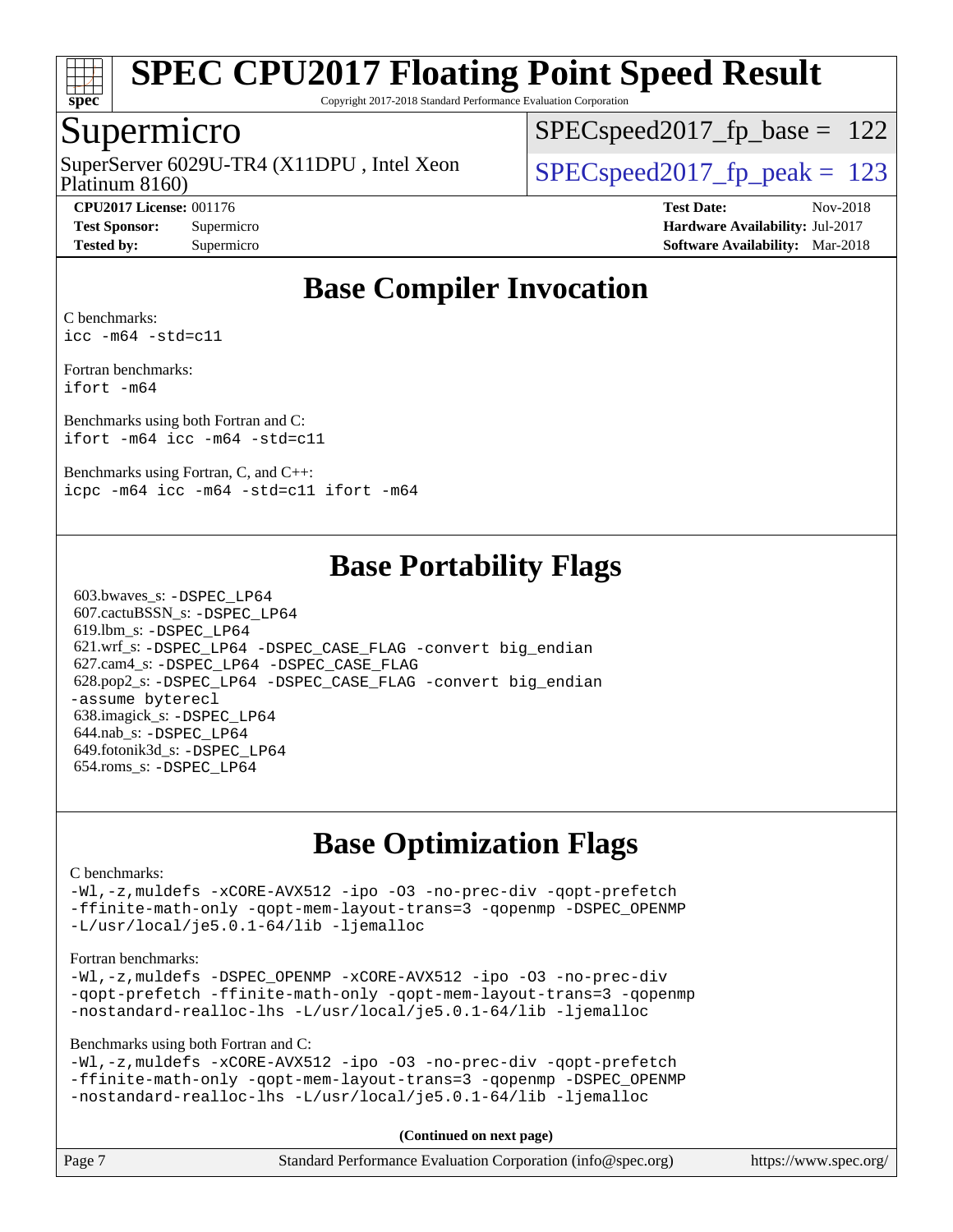

Copyright 2017-2018 Standard Performance Evaluation Corporation

## Supermicro

Platinum 8160) SuperServer 6029U-TR4 (X11DPU, Intel Xeon  $SPEC speed2017$  fp\_peak = 123

SPECspeed2017 fp base =  $122$ 

**[CPU2017 License:](http://www.spec.org/auto/cpu2017/Docs/result-fields.html#CPU2017License)** 001176 **[Test Date:](http://www.spec.org/auto/cpu2017/Docs/result-fields.html#TestDate)** Nov-2018 **[Test Sponsor:](http://www.spec.org/auto/cpu2017/Docs/result-fields.html#TestSponsor)** Supermicro **[Hardware Availability:](http://www.spec.org/auto/cpu2017/Docs/result-fields.html#HardwareAvailability)** Jul-2017 **[Tested by:](http://www.spec.org/auto/cpu2017/Docs/result-fields.html#Testedby)** Supermicro **[Software Availability:](http://www.spec.org/auto/cpu2017/Docs/result-fields.html#SoftwareAvailability)** Mar-2018

# **[Base Optimization Flags \(Continued\)](http://www.spec.org/auto/cpu2017/Docs/result-fields.html#BaseOptimizationFlags)**

[Benchmarks using Fortran, C, and C++:](http://www.spec.org/auto/cpu2017/Docs/result-fields.html#BenchmarksusingFortranCandCXX)

[-Wl,-z,muldefs](http://www.spec.org/cpu2017/results/res2018q4/cpu2017-20181112-09661.flags.html#user_CC_CXX_FCbase_link_force_multiple1_b4cbdb97b34bdee9ceefcfe54f4c8ea74255f0b02a4b23e853cdb0e18eb4525ac79b5a88067c842dd0ee6996c24547a27a4b99331201badda8798ef8a743f577) [-xCORE-AVX512](http://www.spec.org/cpu2017/results/res2018q4/cpu2017-20181112-09661.flags.html#user_CC_CXX_FCbase_f-xCORE-AVX512) [-ipo](http://www.spec.org/cpu2017/results/res2018q4/cpu2017-20181112-09661.flags.html#user_CC_CXX_FCbase_f-ipo) [-O3](http://www.spec.org/cpu2017/results/res2018q4/cpu2017-20181112-09661.flags.html#user_CC_CXX_FCbase_f-O3) [-no-prec-div](http://www.spec.org/cpu2017/results/res2018q4/cpu2017-20181112-09661.flags.html#user_CC_CXX_FCbase_f-no-prec-div) [-qopt-prefetch](http://www.spec.org/cpu2017/results/res2018q4/cpu2017-20181112-09661.flags.html#user_CC_CXX_FCbase_f-qopt-prefetch) [-ffinite-math-only](http://www.spec.org/cpu2017/results/res2018q4/cpu2017-20181112-09661.flags.html#user_CC_CXX_FCbase_f_finite_math_only_cb91587bd2077682c4b38af759c288ed7c732db004271a9512da14a4f8007909a5f1427ecbf1a0fb78ff2a814402c6114ac565ca162485bbcae155b5e4258871) [-qopt-mem-layout-trans=3](http://www.spec.org/cpu2017/results/res2018q4/cpu2017-20181112-09661.flags.html#user_CC_CXX_FCbase_f-qopt-mem-layout-trans_de80db37974c74b1f0e20d883f0b675c88c3b01e9d123adea9b28688d64333345fb62bc4a798493513fdb68f60282f9a726aa07f478b2f7113531aecce732043) [-qopenmp](http://www.spec.org/cpu2017/results/res2018q4/cpu2017-20181112-09661.flags.html#user_CC_CXX_FCbase_qopenmp_16be0c44f24f464004c6784a7acb94aca937f053568ce72f94b139a11c7c168634a55f6653758ddd83bcf7b8463e8028bb0b48b77bcddc6b78d5d95bb1df2967) [-DSPEC\\_OPENMP](http://www.spec.org/cpu2017/results/res2018q4/cpu2017-20181112-09661.flags.html#suite_CC_CXX_FCbase_DSPEC_OPENMP) [-nostandard-realloc-lhs](http://www.spec.org/cpu2017/results/res2018q4/cpu2017-20181112-09661.flags.html#user_CC_CXX_FCbase_f_2003_std_realloc_82b4557e90729c0f113870c07e44d33d6f5a304b4f63d4c15d2d0f1fab99f5daaed73bdb9275d9ae411527f28b936061aa8b9c8f2d63842963b95c9dd6426b8a) [-L/usr/local/je5.0.1-64/lib](http://www.spec.org/cpu2017/results/res2018q4/cpu2017-20181112-09661.flags.html#user_CC_CXX_FCbase_jemalloc_link_path64_4b10a636b7bce113509b17f3bd0d6226c5fb2346b9178c2d0232c14f04ab830f976640479e5c33dc2bcbbdad86ecfb6634cbbd4418746f06f368b512fced5394) [-ljemalloc](http://www.spec.org/cpu2017/results/res2018q4/cpu2017-20181112-09661.flags.html#user_CC_CXX_FCbase_jemalloc_link_lib_d1249b907c500fa1c0672f44f562e3d0f79738ae9e3c4a9c376d49f265a04b9c99b167ecedbf6711b3085be911c67ff61f150a17b3472be731631ba4d0471706)

## **[Peak Compiler Invocation](http://www.spec.org/auto/cpu2017/Docs/result-fields.html#PeakCompilerInvocation)**

[C benchmarks](http://www.spec.org/auto/cpu2017/Docs/result-fields.html#Cbenchmarks): [icc -m64 -std=c11](http://www.spec.org/cpu2017/results/res2018q4/cpu2017-20181112-09661.flags.html#user_CCpeak_intel_icc_64bit_c11_33ee0cdaae7deeeab2a9725423ba97205ce30f63b9926c2519791662299b76a0318f32ddfffdc46587804de3178b4f9328c46fa7c2b0cd779d7a61945c91cd35)

[Fortran benchmarks](http://www.spec.org/auto/cpu2017/Docs/result-fields.html#Fortranbenchmarks): [ifort -m64](http://www.spec.org/cpu2017/results/res2018q4/cpu2017-20181112-09661.flags.html#user_FCpeak_intel_ifort_64bit_24f2bb282fbaeffd6157abe4f878425411749daecae9a33200eee2bee2fe76f3b89351d69a8130dd5949958ce389cf37ff59a95e7a40d588e8d3a57e0c3fd751)

[Benchmarks using both Fortran and C](http://www.spec.org/auto/cpu2017/Docs/result-fields.html#BenchmarksusingbothFortranandC): [ifort -m64](http://www.spec.org/cpu2017/results/res2018q4/cpu2017-20181112-09661.flags.html#user_CC_FCpeak_intel_ifort_64bit_24f2bb282fbaeffd6157abe4f878425411749daecae9a33200eee2bee2fe76f3b89351d69a8130dd5949958ce389cf37ff59a95e7a40d588e8d3a57e0c3fd751) [icc -m64 -std=c11](http://www.spec.org/cpu2017/results/res2018q4/cpu2017-20181112-09661.flags.html#user_CC_FCpeak_intel_icc_64bit_c11_33ee0cdaae7deeeab2a9725423ba97205ce30f63b9926c2519791662299b76a0318f32ddfffdc46587804de3178b4f9328c46fa7c2b0cd779d7a61945c91cd35)

[Benchmarks using Fortran, C, and C++:](http://www.spec.org/auto/cpu2017/Docs/result-fields.html#BenchmarksusingFortranCandCXX) [icpc -m64](http://www.spec.org/cpu2017/results/res2018q4/cpu2017-20181112-09661.flags.html#user_CC_CXX_FCpeak_intel_icpc_64bit_4ecb2543ae3f1412ef961e0650ca070fec7b7afdcd6ed48761b84423119d1bf6bdf5cad15b44d48e7256388bc77273b966e5eb805aefd121eb22e9299b2ec9d9) [icc -m64 -std=c11](http://www.spec.org/cpu2017/results/res2018q4/cpu2017-20181112-09661.flags.html#user_CC_CXX_FCpeak_intel_icc_64bit_c11_33ee0cdaae7deeeab2a9725423ba97205ce30f63b9926c2519791662299b76a0318f32ddfffdc46587804de3178b4f9328c46fa7c2b0cd779d7a61945c91cd35) [ifort -m64](http://www.spec.org/cpu2017/results/res2018q4/cpu2017-20181112-09661.flags.html#user_CC_CXX_FCpeak_intel_ifort_64bit_24f2bb282fbaeffd6157abe4f878425411749daecae9a33200eee2bee2fe76f3b89351d69a8130dd5949958ce389cf37ff59a95e7a40d588e8d3a57e0c3fd751)

# **[Peak Portability Flags](http://www.spec.org/auto/cpu2017/Docs/result-fields.html#PeakPortabilityFlags)**

Same as Base Portability Flags

# **[Peak Optimization Flags](http://www.spec.org/auto/cpu2017/Docs/result-fields.html#PeakOptimizationFlags)**

[C benchmarks](http://www.spec.org/auto/cpu2017/Docs/result-fields.html#Cbenchmarks):

619.lbm\_s: basepeak = yes

638.imagick\_s: basepeak = yes

 $644$ .nab\_s: basepeak = yes

[Fortran benchmarks](http://www.spec.org/auto/cpu2017/Docs/result-fields.html#Fortranbenchmarks):

603.bwaves\_s: basepeak = yes

**(Continued on next page)**

Page 8 Standard Performance Evaluation Corporation [\(info@spec.org\)](mailto:info@spec.org) <https://www.spec.org/>